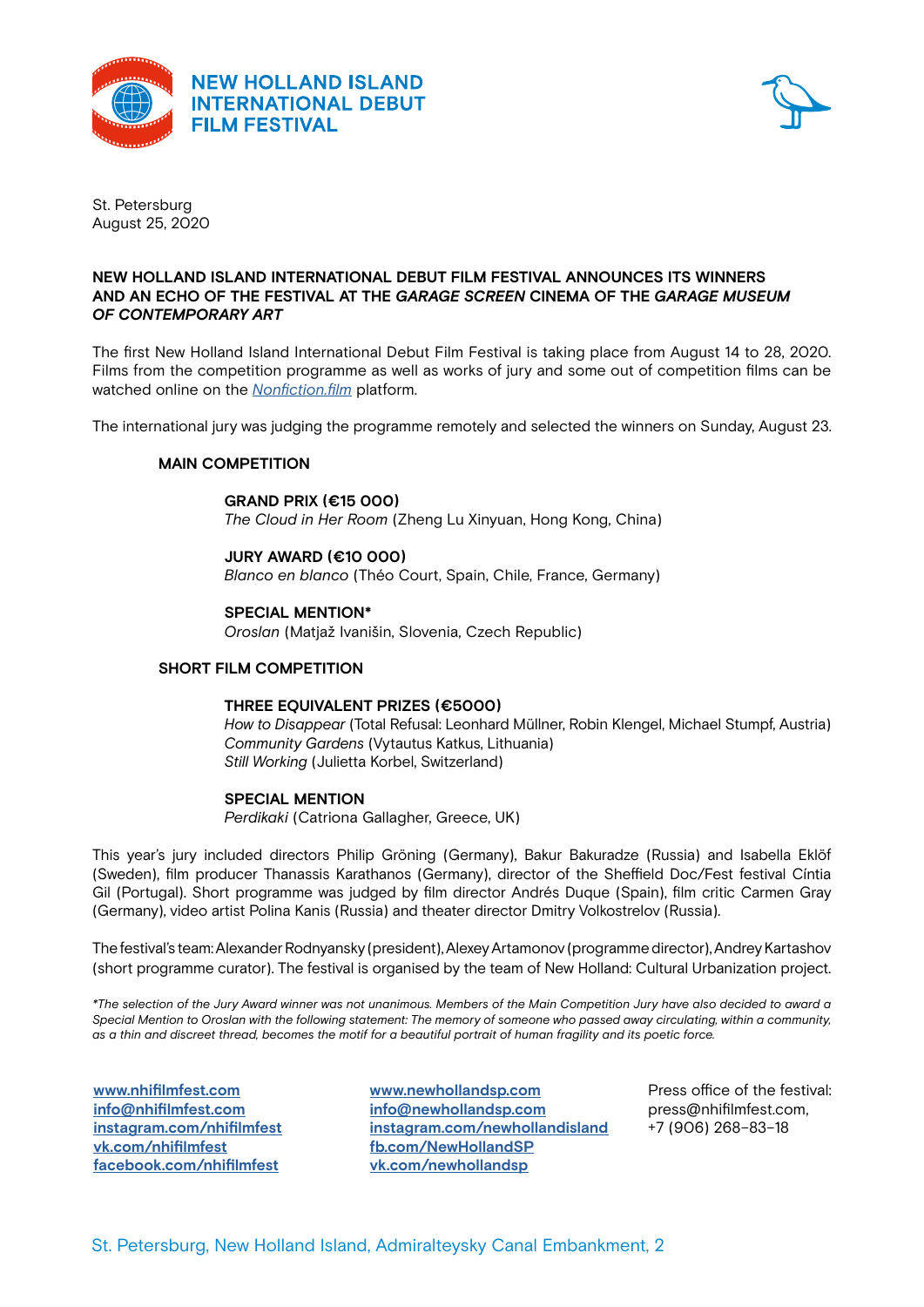



The *Garage Screen* cinema of the *Garage Museum of Contemporary Art* will host an echo of the New Holland Island International Debut Film Festival from August 30 to September 11 and will include screenings of the winning films and some of the premiers from the main competition and out of competition programmes. Some screenings will be followed by Q&As with filmmakers, film critics and discussions with researchers. Until August 28, the competition programme films are also available online on *[Nonfiction.film](http://Nonfiction.film)* platform.  $\frac{1}{2}$ February 5, 2020 **ANNOUNCES ITS 2020 DATES**

A special programme *Inventing the Future* dedicated to different concepts of the future and the connections between cinema and modern philosophy will be shown in Garage in full. The programme was named after the work of a young experimental director from Canada Isiah Medina which is based on the book of the same name by Nick Srnicek and Alex Williams. Other films include an interview with a cyberfeminist *Donna* Haraway: Story Telling for Earthly Survival and a poetic video-essay Eurasia (Questions on Happiness) dedicated to Eurasianship by Metahaven, Dutch art and design collective. Screenings of these three films abdibated to Europan implementation, Baten art and dought concentre coreonings of the will be followed by discussions with various researchers from Russia. mission is to support unique cinematic visitors and incorporate new names in the world context. The world context world context. The world context world context. The world context world context. The world context world con

Another key event of the New Holland Island International Debut Film Festival's echo will be the Russian premiere of *IWOW: I Walk On Water*, shot by an African-American director and photographer Khalik Allah. This three-hour cinematic trip through the streets of Harlem in search of enlightenment is one of the brightest and most unconventional documentaries of this year.  $s$ lected by Andrey Kartashov, film critic, author of Russian and foreign cinema publications, winner of the theoretic, winner of the theoretic, winner of the theoretications, winner of the theoretications, winner of the

Shedule and tickets [garagemca.org](http://garagemca.org) Fand tickets <u>garagemea.org</u>

#### **PROGRAMME:** consist of an international competition for both feature and short films. Applications for participation in the participation in the participation in the participation in the participation in the participation in the part competition programme will continue to be accepted until  $\mathcal{A}$  and  $\mathcal{A}$  and  $\mathcal{A}$  and  $\mathcal{A}$  are accepted until  $\mathcal{A}$  and  $\mathcal{A}$  are accepted until  $\mathcal{A}$  and  $\mathcal{A}$  are accepted until  $\mathcal{A}$  and  $\math$

| August 30, 10pm                  | Mom, I befriended ghosts,                                                                               |
|----------------------------------|---------------------------------------------------------------------------------------------------------|
|                                  | dir. Sasha Voronov Premiere + Q&A                                                                       |
| August 31, 7:30 <sup>pm</sup>    | Eurasia (Questions on Happiness),                                                                       |
|                                  | dir. Metahaven premiere and discussion                                                                  |
| September 1, 7:30 <sup>pm</sup>  | Dedication to Jean-Luc Godard:                                                                          |
|                                  | The Image Book, dir. Jean-Luc Godard Premiere                                                           |
|                                  | France against Robots, dir. Jean-Marie Straub premiere                                                  |
|                                  | September 1, 10:30 <sup>pm</sup> Babai, dir. Artem Aisagaliev                                           |
|                                  | September 2, 7:30 <sup>pm</sup> Danton's Death, dir. Andrey Stadnikov Premiere + Q&A                    |
|                                  | September 3, 7:30 <sup>pm</sup> Films of Russian participants of the short competition:                 |
|                                  | Leave of Absence, dir. Anton Sazonov,                                                                   |
|                                  | News from the Other World, dir. Valentina Beck premiere + Q&A                                           |
|                                  | Naked, dir. Kirill Khachaturov Premiere + Q&A                                                           |
|                                  | September 4, 7:30 <sup>pm</sup> /WOW: / Walk On Water, dir. Khalik Allah Premiere                       |
|                                  | September 5, 4:30 <sup>pm</sup> Donna Haraway: Story Telling for Earthly Survival,                      |
|                                  | dir. Fabrizio Terranova screening and discussion                                                        |
|                                  | September 6, 4:30 <sup>pm</sup> Inventing the Future, dir. Isaiah Medina <i>premiere and discussion</i> |
|                                  | September 9, 7:30 <sup>pm</sup> Short Film Competition winners                                          |
|                                  | Still Working, dir. Julietta Korbel Premiere                                                            |
|                                  | How to Disappear, dir. Total Refusal                                                                    |
|                                  | (Robin Klengel, Leonhard Müllner, Michael Stumpf) premiere                                              |
|                                  | Community Gardens, dir. Vytautas Katkus Premiere                                                        |
|                                  | Special Mention: Perdikaki, dir. Catriona Gallagher premiere                                            |
|                                  | September 10, 7:30 <sup>pm</sup> The Main Competition Jury Award winner:                                |
|                                  | Blanco en blanco, dir. Théo Court Premiere                                                              |
| September 11, 7:30 <sup>pm</sup> | The Main Competition Grand Prix:                                                                        |
|                                  | The Cloud in Her Room, dir. Zheng Lu Xinyuan Premiere                                                   |